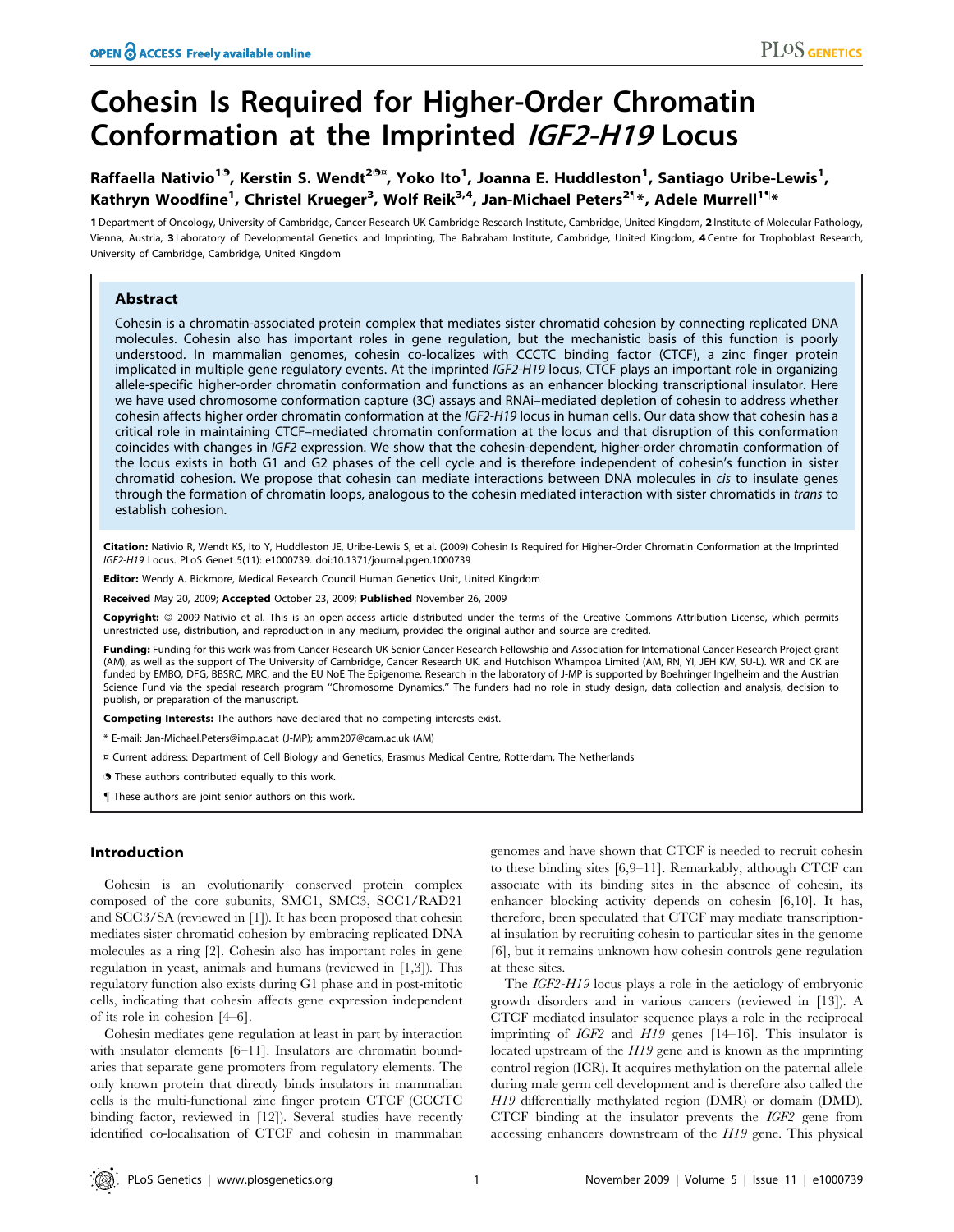#### Author Summary

Recent work has shown that cohesin, a protein best known for its role in holding sister chromatids together, and CTCF, a protein implicated in the formation of chromatin loops, localize to the same regions of DNA in mammalian genomes. This observation raised the intriguing possibility that cohesin might facilitate the role of CTCF in structuring chromatin. CTCF is well known for its role in regulating genomic imprinting at the IGF2-H19 gene locus. Imprinted genes are widely studied due to their roles in fetal growth and cancer and have the unusual property of expressing only one parental copy of the gene. CTCF is thought to regulate imprinting of IGF2 and H19 by enabling DNA to form loops that separate the genes into silent or active domains. In this paper we describe, for the first time, the looping structure of the human IGF2-H19 locus and show that cohesin stabilises CTCF–mediated DNA loops. Depletion of cohesin leads to disruption of long-range chromatin interactions and changes expression levels of the IGF2 gene. This work adds a new level of understanding of how cohesin can play a role in gene expression.

separation is thought to maintain the silence of the maternal IGF2 allele. On the methylated paternal allele CTCF is excluded from binding and the IGF2 promoters can interact with the enhancers [14,15]. In mice it has been demonstrated that higher order chromatin conformation at this locus differs between the maternal and paternal alleles and that CTCF binding is essential for the formation of chromatin loops on the maternal allele [17–22]. In addition to the ICR and the downstream enhancers, several additional regulatory regions have been described surrounding the locus. At the 5'end of IGF2 there is a differentially methylated region, DMR0, which in human has variable methylation in somatic tissues and is hypomethylated in cancers [23–25]. In the intervening sequence between IGF2 and H19 there is a Centrally Conserved DNase I hypersensitive domain (CCD), which in mice has tissue specific enhancer functions [26–30]. In humans the functions of the CCD and DMR0 are unknown.

Because CTCF is needed for the recruitment of cohesin to insulator sequences, we speculated that cohesin, with its unique capability of holding DNA strands together, is required for the formation and stabilisation of CTCF-dependent chromatin loops. To test this hypothesis we undertook quantitative Chromatin Conformation Capture (q3C) analysis [31] of the human IGF2- H19 locus (Figure 1) and examined CTCF-dependent chromatin loops after cohesin depletion by RNAi. Our results indicate that cohesin has an important role in long-range interactions between CTCF sites, whereas CTCF independent chromatin associations do not require the presence of cohesin. Cohesin may, therefore, contribute to gene regulation at CTCF sites by mediating the formation of chromatin loops.

# Results

We chose to study the role of cohesin at the IGF2-H19 locus in human cells because we are interested in the effects of chromatin looping in human cells. We have previously developed protocols for depletion of cohesin subunits by RNAi for human cells [6]. We used a diploid human breast epithelial cell line, HB2, from which cohesin could be depleted, which could be synchronised in the cell cycle, and which contained informative Single Nucleotide Polymorphisms (SNPs), enabling us to distinguish between alleles

at the IGF2-H19 locus. H19 expression in these cells is monoallelic and as with most normal adult tissues IGF2 is expressed only at basal levels [32,33]. Bisulphite sequencing confirmed that this cell line has monoallellic methylation at the H19 ICR (Figure 2E), indicating correct imprinting at this locus. The ICR acquires its methylation in the male germ line and maintains it in all normal tissues even if IGF2 is tissue specifically or developmentally downregulated [34].

# Co-localisation of CTCF and cohesin within the IGF2-H19 locus

To predict higher order interactions that may be directly mediated by CTCF and cohesin at this locus in HB2 cells, we performed locus-wide ChIP experiments with antibodies specific for CTCF and SMC3 (this subunit of cohesin was analysed due to the availability of validated ChIP grade antibodies [6]). We found that CTCF and cohesin co-localise at the ICR, at CTCF sites immediately adjacent to the DMR0, at CTCF sites in the CCD region [26,27,30] and also with CTCF sites downstream of the enhancers (Figure 2A and 2B), consistent with previous data from other cell lines [6,35]. We refer to the CTCF sites adjacent to the DMR0 as "CTCF AD" and to those downstream of the enhancers as ''CTCF DS'' (Figure 1). In contrast to the above mentioned sites, CTCF and cohesin were not enriched at the DMR0, IGF2 promoters or the enhancers downstream of H19 (Figure 2A and 2B). SNP sequencing of ChIP-PCR samples indicated that CTCF and cohesin bind at all sites to both alleles, with exception of the ICR, where monoallelic binding was observed on the unmethylated allele (Figure 2C and 2E). The CTCF sites adjacent to the DMR0 and the CCD are not CpG rich and were unmethylated (data not shown).

#### Locus-wide chromatin conformation studies at IGF2-H19

We determined the chromatin conformation at the human IGF2-H19 locus through extensive q3C analyses with a BamHI restriction enzyme, using primers within the ICR, enhancer, and two other CTCF sites (CTCF AD/DMR0 and CTCF DS) flanking the locus as anchors. BamHI cuts the locus frequently, but there are no restriction sites within the CTCF AD. The nearest site to the CTCF AD is on the edge of the DMR0 region (restriction site a). For this reason we have regarded CTCF AD/DMR0 as a single 3C element in our analysis. The resulting data represent an average of association frequencies on both parental alleles across the whole locus. Random ligations are expected to decrease exponentially the further a restriction site is away from the anchor, while specific associations occur as ''spikes'' above the random ligation curve [36]. However, because the resolution of 3C is limited, multiple adjacent restriction sites within a 5 Kb stretch of DNA will associate with similar frequencies with a distant restriction site used as an anchor. The 3C signals therefore indicate proximities to interactions, rather than pinpoint the exact sequences involved in the interactions.

When a primer within the ICR was used as an anchor (primer k), weak but specific associations were detected with the CTCF AD/DMR0 region (restriction site a, Figure 3B and 3C). When the enhancer was used as an anchor (primer m) we were able to detect associations with a restriction site within the CTCF AD/ DMR0 (restriction site a) as well as at restriction sites near the P2 and P3 promoters (sites b2, c1 and d, Figure 3D and 3E), despite low levels of *IGF2* expression in these cells. However, when an anchor primer was placed within the CTCF AD/DMR0 region (primer b1), we found strong association frequencies with the CCD (restriction site h) and the CTCF DS (restriction site q), but not with the ICR or the enhancer (Figure 3F). Because the DMR0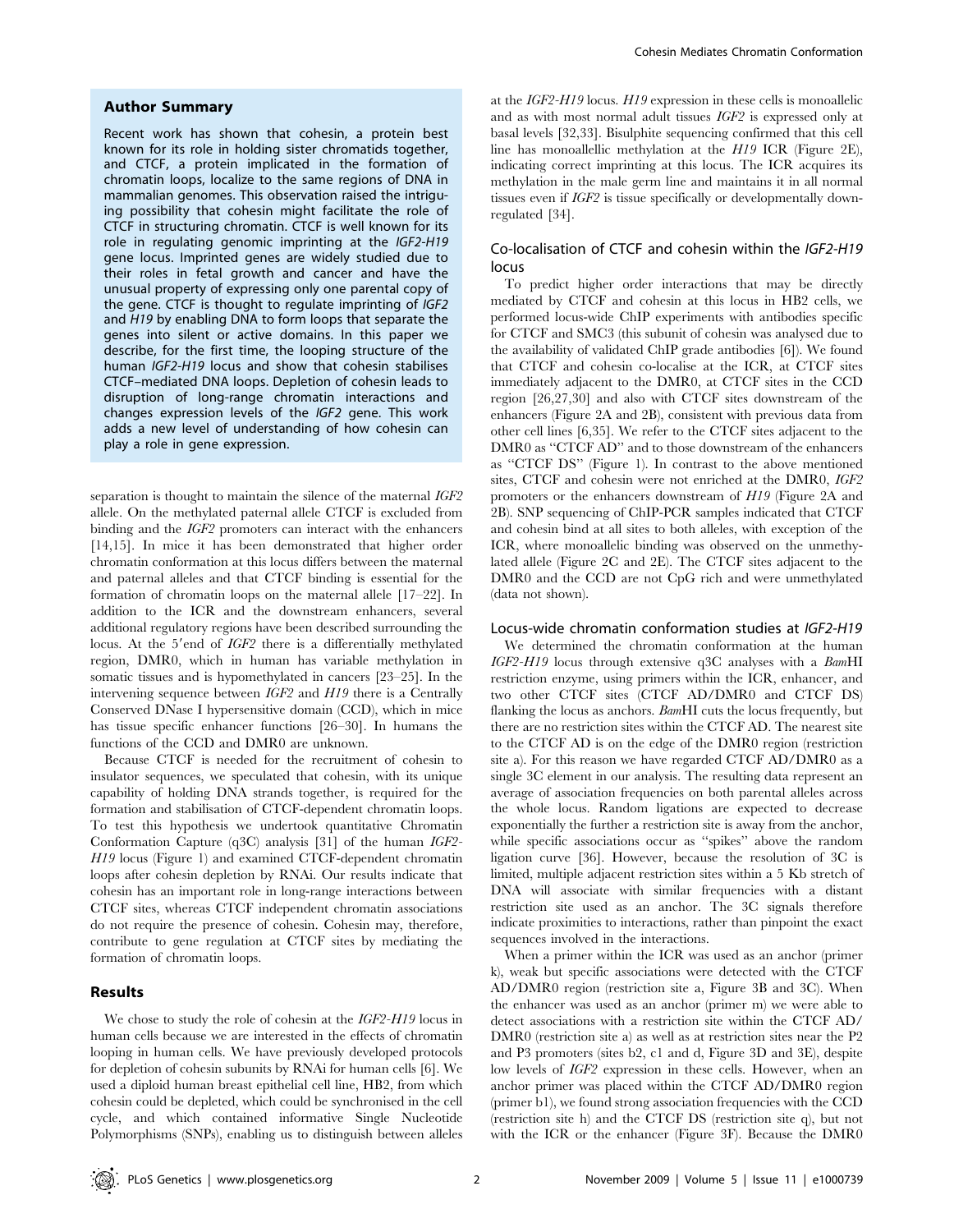

Figure 1. Schematic representation of the IGF2-H19 locus. (A) The Insulin (INS), Insulin-like Growth Factor 2 (IGF2), and H19 genes (blue boxes) are displayed together with the downstream enhancer (Enh; green oval). CTCF/cohesin binding regions are indicated by red rectangles, BamHI restriction sites by vertical blue lines, and 3C restriction sites (3C RS) by letters. The 3C elements (yellow triangles) represent regions analysed by 3C; the IGF2 upstream region (CTCF AD/DMR0), the Centrally Conserved DNase I hypersensitive domain (CCD), the Imprinting Control Region (ICR), the H19 downstream enhancers, and a CTCF binding Downstream Site (CTCF DS). (B–F) Enlargements of the 3C elements and surrounding genomic areas indicating primer positions relative to restriction sites. Anchor primers are indicated with dark arrows, reciprocal 3C primers with grey arrowheads, and primers used for SNP analysis with open arrowheads. (B) Enlarged region of the IGF2 gene. The IGF2 upstream region is composed of the CTCF region adjacent to DMR0 (CTCF AD; red box) and the DMR0 (yellow bar). Promoters (P1 to P4), exons (empty boxes for non-coding and blue boxes for coding), and single nucleotide polymorphisms (SNP; rs numbers) are indicated. Red type and underlying bars represent ChIP amplicons. The closest BamHI restriction site to the CTCF AD is restriction site a. Restriction site b1 is within DMR0, but is also close to the P2 promoter. Restriction sites b2, c1, c2, and d are between the P2 and P3 promoters. (C) Detail of the DMR0 region to indicate SNP positions in the a-b1 restriction fragment. (D) The intervening region between IGF2 and H19 showing the position of the CCD relative to restriction sites e to h. (E) Enlargement of the ICR (yellow bar) and H19 gene (open boxes). Restriction sites i to k lie in the CTCF binding regions (red box) and ICR rs115647398\* is a SNP in HB2 that is 2 bp away from the annotated rs115647398. (F) Detail of the enhancers region and CTCF DS. Primer information is available in Table S2 and Table S3. doi:10.1371/journal.pgen.1000739.g001

does not bind CTCF, it is possible that the associations between the CTCF AD/DMR0 and the CCD are caused by CTCF binding at the CTCF AD. To confirm that the CTCF AD/DMR0 region interacts with the distant CTCF DS sites we also used a primer within the CTCF DS (primer q) as an anchor. As expected, this revealed associations between CTCF DS and the CTCF AD/ DMR0 region (restriction sites a and b1), and in addition showed associations with the CCD (restriction site h) (Figure 3G). Locuswide q3C analysis was also performed using BglII as a restriction enzyme which cuts in the CTCF AD site. These experiments revealed interactions between the CTCF AD anchor, the CCD and CTCF DS as well as ICR anchor and the CTCF AD (Figure S1 and Figure S2), similar to what we had obtained for BamHI experiments.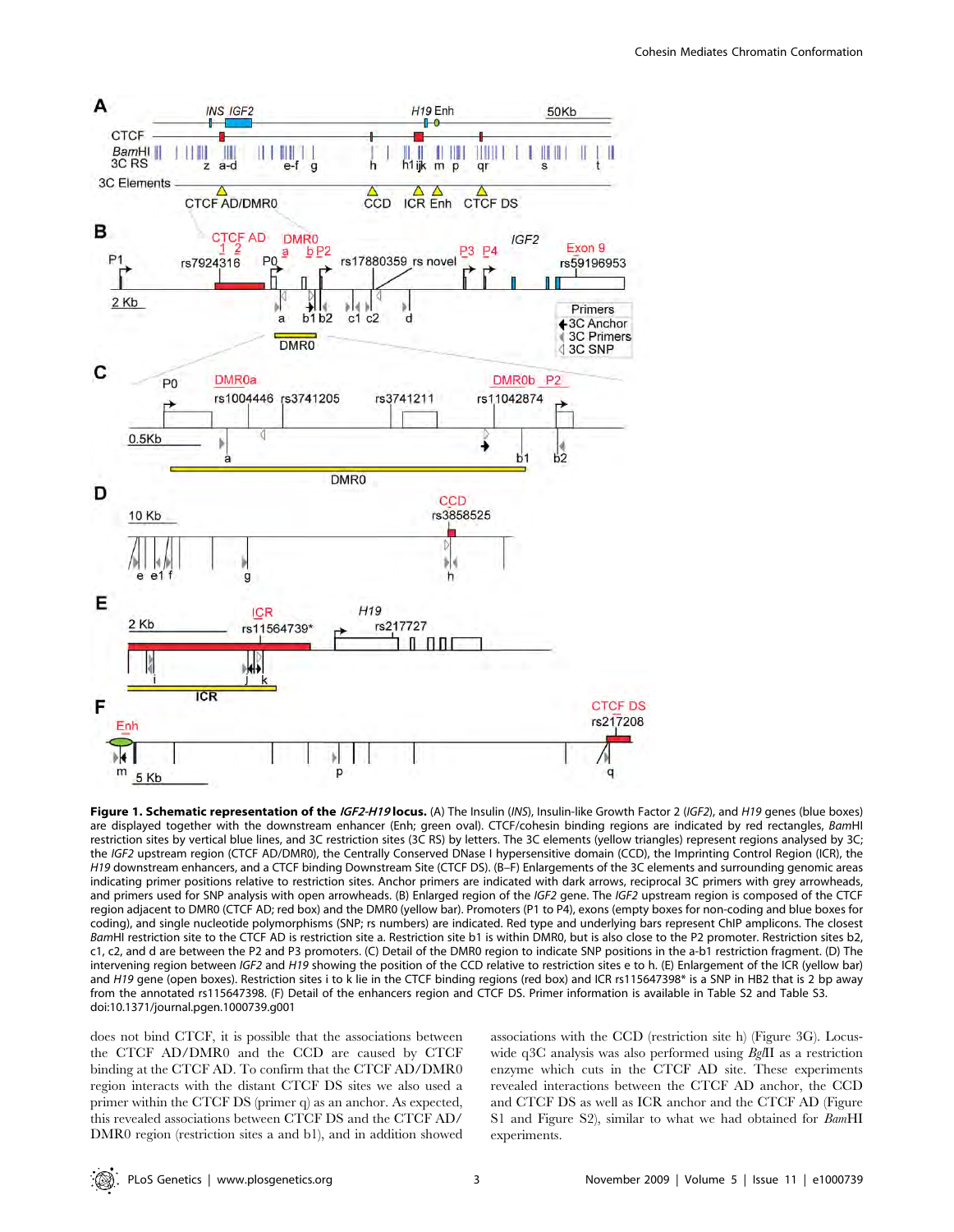

Figure 2. CTCF and the cohesin binding at IGF2-H19 region in HB2 cells. (A) Enrichment of PCR products from CTCF bound regions in the HB2 cell line over the Input (IP/Input). (B) Enrichment (IP/Input) of cohesin at same regions. Strong enrichment for CTCF and cohesin is seen at the CTCF sites adjacent to DMR0 (CTCF AD1 and 2), the CCD and a CTCF downstream of H19 (CTCF DS). Error bars represent standard deviations of 3 replicate PCRs. (C) SNP analysis of CTCF and cohesin ChIP for the CTCF sites adjacent to DMR0, (CTCF AD1), the CCD, ICR, and the CTCF DS. Enriched sequences for CTCF and cohesin binding are biallelic for the CTCF site adjacent to DMR0 and to the CCD at the given SNPs. At the ICR, the G-allele at rs11564739\* was preferentially enriched after CTCF and cohesin ChIP. (D) Methylation status of the DMR0 and (E) the ICR. Each horizontal group of circles represents a single sequence. Specific alleles identified by the SNPs shown in red are grouped. Each circle represents a single CpG. Gaps between circles indicate that the CpGs are not adjacent. Open circles represent unmethylated CpGs, filled circles represent methylated CpGs. The allele that binds CTCF at the ICR is the unmethylated G-allele. doi:10.1371/journal.pgen.1000739.g002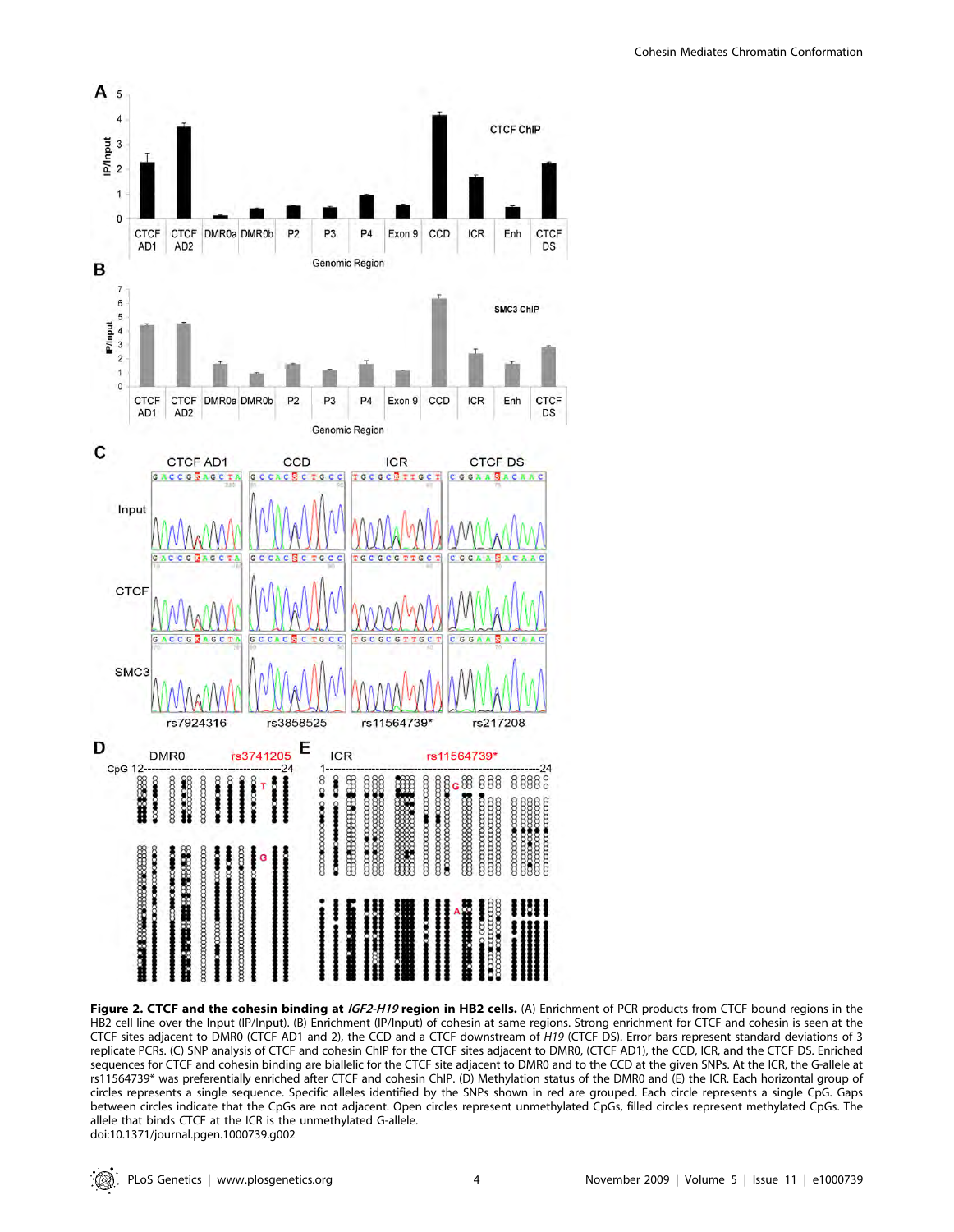

Figure 3. Chromatin conformation of the IGF2-H19 locus is conserved between G1 and G2 phase of the cell cycle. (A) Schematic representation of a 350 Kb genomic region including INS and the IGF2-H19 locus. Blue boxes represent the position of genes and the green oval depicts the localisation of the enhancer (Enh) (see also Figure 1). Similarly, red boxes in the second line represent the CTCF/cohesin binding regions CTCF AD, CCD, ICR, and CTCF DS. Vertical blue lines indicate the position of BamHI restriction sites within the locus and letters point out the restriction sites analysed by 3C (3C RS) in the graphs and histograms shown in (B, D, F, G). The blue vertical lines in (B, D, F, G) link the positions of the restriction sites used as anchors in the different panels with the overview of the locus in (A). Thicker vertical lines indicate the position of the anchor in the respective graph. The anchor restriction sites fragments are: b1 in the CTCF AD/DMR0 region, k in the ICR, m in the enhancer and q in the CTCF DS region. The X-axis is labelled according to genomic position and position 0 was arbitrarily fixed 42 Kb upstream of INS. (B) Associations detected with the anchor site in the ICR (primer k). An association is present between the ICR and the CTCF AD/DMR0 region in both G1 and G2 phase and with the CTCF DS preferentially in G2. (C) The peak of association frequencies between the ICR and CTCF AD/DMR0 compared to random ligation (f–k) is shown in the histogram. Restriction site a is adjacent to the CTCF AD region (Figure 1) and the high association frequency between a and k might reflect directly the CTCF/cohesin binding to the CTCF AD. (D) Associations detected with an anchor in the enhancer (primer m). Peaks indicating interactions between the enhancer and the CTCF AD/DMR0 region can be seen in G1 and G2 phase cells. Positions of primers P2 and P3 are indicated. (E) The peak of association frequencies between the enhancer and CTCF AD/DMR0 region is shown in the histogram. Association values at restriction sites a–m report on the CTCF AD/DMR0 interaction with the enhancer, while b2-m, c1-m and d–m report on the IGF2 promoters P2 and P3. (F) Associations with the CTCF AD/DMR0 region (restriction site b1 as anchor site). Very high association frequencies are visible for the interactions with the CCD and the distant CTCF DS in G1 and G2 phase cells, presumably due to the strong and biallelic binding of CTCF and cohesin at these sites. (G) Associations of the CTCF DS region (q anchor) throughout the locus during G2 phase. Reciprocal association peaks with the CTCF AD/DMR0 and the CCD are visible.

doi:10.1371/journal.pgen.1000739.g003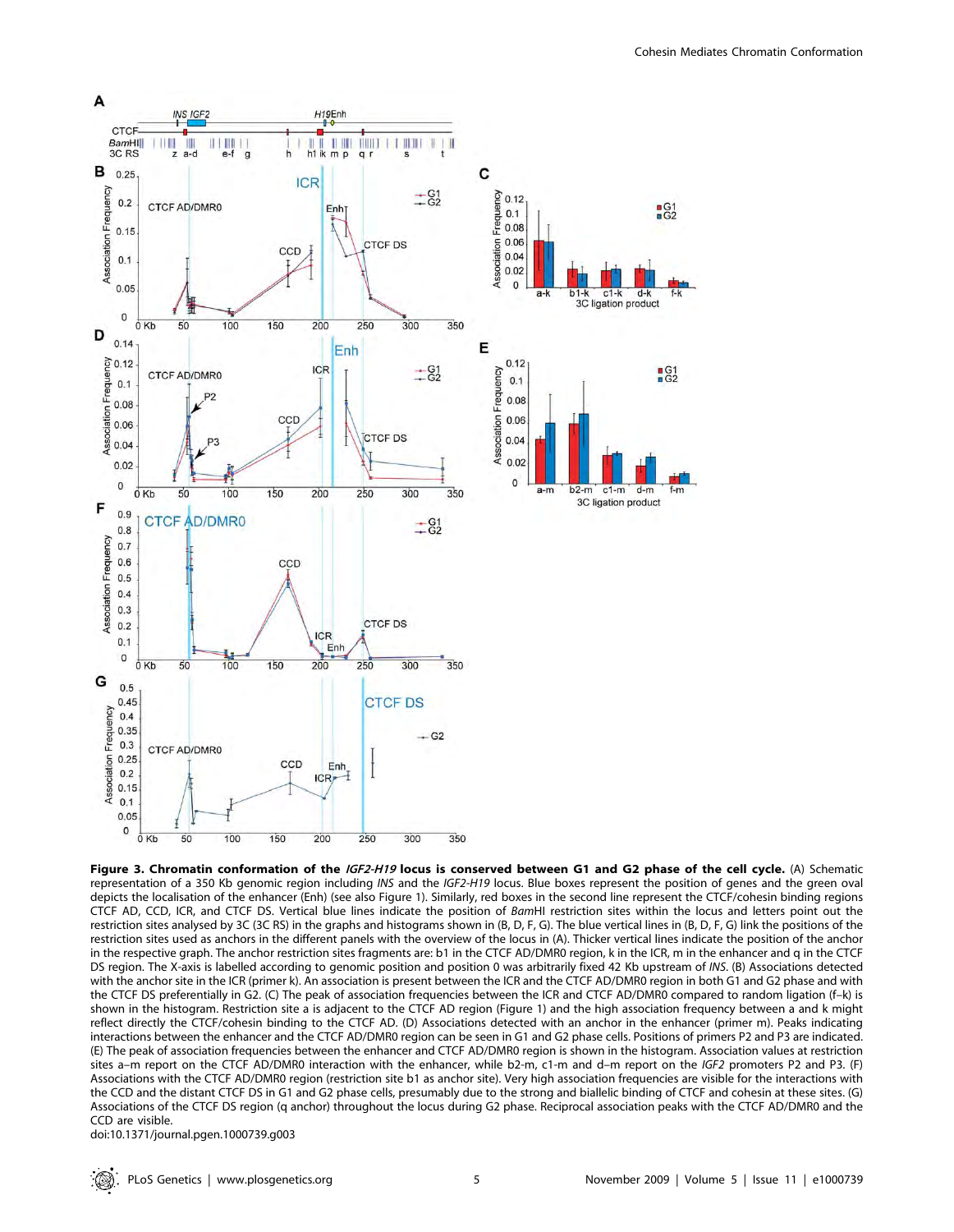These data indicate that the strongest associations that can be detected at the human IGF2-H19 locus in HB2 cells exist between the CTCF AD/DMR0 region and the CCD and CTCF DS sites, whereas a weak interaction may also exist between the ICR and CTCF AD/DMR0. The interaction between the CTCF AD/ DMR0 and the ICR could be weaker than the CTCF AD/DMR0 and the CCD because the ICR is a monoallelic CTCF/cohesin binding site, and/or because our ChIP experiments indicated that less CTCF and cohesin are bound to the ICR than to the other sites (Figure 2A and 2B). Alternatively, we cannot exclude the possibility that the 3C interactions that we detected between the ICR and CTCF AD/DMR0 were caused indirectly by the strong associations between CTCF AD/DMR0 and the CCD and the CTCF DS sites, which are located to the left and the right of the ICR.

#### Allele specificity of chromatin associations

To examine which of the detected chromatin associations is allele specific we combined the 3C assays with SNP analysis of ligated products. Using polymorphisms in two separate restriction fragments, we detected associations between the enhancer and the IGF2 promoter region predominantly on one allele (Figure 4A and 4B), which presumably represents the paternally derived allele. These promoter-enhancer interactions suggest that, despite the low levels of IGF2 transcription, the chromatin conformation in HB2 cells is favourable for monoallelic expression. Associations between the CTCF AD/DMR0 region and the CCD could be detected on both alleles, consistent with our finding that CTCF and cohesin bind to CTCF AD sites and the CCD biallelically (Figure 4C). Monoallelic interactions were detected on the CTCF binding allele (presumably the maternal one) between the ICR and the CTCF DS (Figure 4D). Unexpectedly, we also detected biallelic associations between the ICR and the CTCF AD/DMR0 region (Figure 4E), despite the fact that CTCF binds the ICR predominantly on one allele. This result suggests that ICR-CTCFAD/DMR0 interactions are indirect and mediated through interactions between the CTCF AD/DMR0 with other CTCF sites near the ICR such as the CTCF DS. It is also conceivable that elements within the DMR0 and the adjacent CTCF sites interact separately with the methylated and the unmethylated ICR. However, most regulatory elements are quite close to the ICR and it is, therefore, also possible that the paternal promoterenhancer interactions distort the conformation of the loop in a manner such that the paternal ICR may also be in close proximity to IGF2.

# Higher-order chromatin conformation is maintained in G1 and G2 phases of the cell cycle

Because our ChIP experiments revealed the strongest CTCF and cohesin signals at the CTCF AD, CCD and CTCF DS sites (Figure 2A and 2B), and our q3C assays had identified the strongest interactions between these sites, we hypothesised that these interactions could be mediated by cohesin. First, we tested two predictions that are made by this hypothesis. Cohesin associates with chromatin throughout interphase and regulates transcription at the IGF2-H19 locus both in G1 and G2 phase [6]. If cohesin affects gene regulation by enabling the formation of chromatin loops one would, therefore, predict that these loops are also present in G1 and G2 phase. To test this we used 3C assays to compare chromatin conformation between cells that were synchronised by double thymidine arrest-release either in G1 or G2 phase. Figure 3 shows that synchronisation of cells in G1 and G2 phase did not change the overall 3C profiles using the CTCF AD/DMR0, ICR or enhancers as anchors. An exception was



Figure 4. 3C-SNP analysis. (A-E) show SNP sequencing results with electropherograms of the sequence and allele ratios by pyrosequencing (PSQ) analysis. A diagram indicating the 3C ligation product with the orientation of primers and SNPs is given below each sequence result. (A) 3C ligation product of restriction sites a and m which represents DMR0 and the enhancer showing preferentially monoallelic interaction at a SNP within fragment a-b1. The a-b1 fragment is close to the P0 and P2 promoters in the flanking BamHI fragments. (Promoters can extend up to 5 Kb upstream of the transcription start site and the resolution of the 3C technique does not enable distinction between different promoters when they are in close proximity). (B) SNP analysis of 3C ligation product of restriction sites c2 and m representing an interaction between the enhancer and IGF2 promoters near restriction site c2. Both SNPs in this region show monoallelic interactions. (C) Allelic analysis of 3C ligation product of restriction sites a and h, using a SNP near restriction site h in the CCD shows that associations between CTCF AD/ DMR0 and CCD are biallelic. This SNP also showed that CTCF bound to both alleles at the CCD in Figure 2. (D) SNP analysis of 3C ligation product of restriction sites k and q indicative of an interaction between the ICR and the downstream CTCF DS showing a monoallelic interaction. (E) SNP analysis of 3C ligation products between ICR and the CTCF AD/DMR0 (restriction sites a–k). Both sides of the hybrid product show biallelic associations. doi:10.1371/journal.pgen.1000739.g004

observed for the association between the ICR anchor and the CTCF DS which did not stand out as a ''peak'' in G1 cells, but could be detected as a ''shoulder'' in the 3C profile of the G2 cells. We presently do not know if this difference is of physiological relevance. Since most interactions did not change between G1 and G2 phase, our results are consistent with the possibility that cohesin mediates chromatin loop formation throughout inter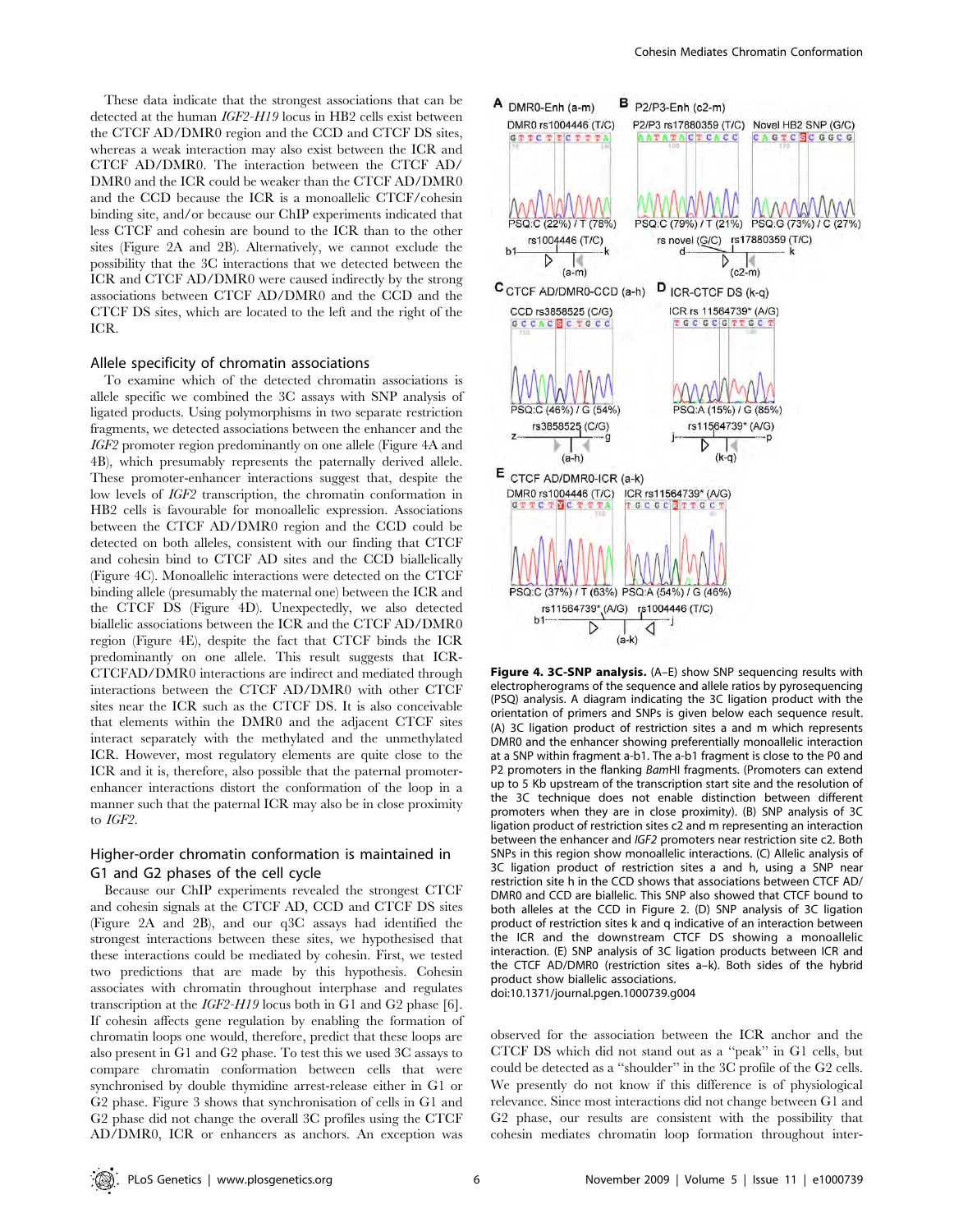phase. Importantly, these data also suggest that cohesin's role in chromatin conformation would have to be independent of its function in sister chromatid cohesion, which exists in G2 but not G1 phase.

# Cohesin is associated with loops that are formed by interactions between CTCF sites

Another prediction made by the hypothesis that cohesin mediates 3C interactions between CTCF sites at the IGF2-H19 locus is that cohesin should be present in the corresponding chromatin loops. Since our cohesin ChIP experiments (Figure 2A and 2B) did not distinguish between binding of cohesin to DNA molecules which were folded into loops and those that were not, we enriched the 3C digested templates for CTCF or cohesin bound chromatin before ligating for 3C analysis (ChIP-loop).We found that both SMC3 and CTCF antibodies can immunoprecipitate 3C products representing associations between the ICR (j restriction site) and the CTCF AD/DMR0 region (b1 restriction site) (Figure 5). These results indicate that cohesin is present in the corresponding chromatin loops. Importantly, 3C products representing enhancer-promoter associations could not be detected. These observations indicate that enhancer-promoter interactions cannot directly be mediated by cohesin, whereas the data are consistent with the possibility that cohesin mediates chromatin association between CTCF sites.



Figure 5. ChIP–loop experiments indicate that CTCF and cohesin are present at the interactions between CTCF AD/ **DMR0 and the ICR.** Agarose gel showing a PCR product of 272 bp amplified with primers for the ICR and CTCFAD/DMR0 (primers at j and b1 restriction sites in Figure 1A) and a PCR product of 303 bp amplified with primers for the enhancer and CTCFAD/DMR0 (primers at m and b1 restriction sites in Figure 1A). Templates in each panel include 3C standard (template from PCR standard curve), 3C (cross-linked chromatin BamHI digested and ligated), a-CTCF-3C, and a-SMC3-3C (ChIP–loop templates that were immuno-precipitated with CTCF or cohesin antibodies prior to ligation). ICR interactions are found in 3C and ChIP-loop material, likely reflecting a specific CTCF/cohesin mediated association between CTCF AD and the ICR, with both proteins present in the loop. In contrast, enhancer interactions are not found in ChIP–loop material confirming that this interaction is not CTCF/cohesin dependent and reflecting an association between the enhancer and the P2 promoter rather than with DMR0. doi:10.1371/journal.pgen.1000739.g005

# Depletion of cohesin leads to destabilisation of chromatin conformation

To test directly if cohesin is functionally required for the formation or maintenance of chromatin loops at the IGF2-H19 locus, we depleted the cohesin subunit SCC1 by RNAi and thus rendered the cohesin complex non-functional. Since cohesin depleted cells delay progression through mitosis, and because it is unknown if chromatin loops are maintained during mitosis, we synchronised SCC1 depleted cells by double thymidine treatment and harvested cells in G1 and G2 phases (Figure 6A and 6B). We confirmed that CTCF was still bound to the ICR, and the CCD after cohesin depletion in HB2 cells (results not shown), as was previously demonstrated in another cell line [6]. The effect of depletion of SCC1 on IGF2 and H19 expression was an activation of IGF2 transcription, but no significant difference in H19 expression (Figure 6D). Average DNA methylation levels at the IGF2 and H19 DMRs did not change significantly (Figure 6E and 6F).

In SCC1 depleted cells that were enriched in G2 phase we found a significant reduction in the association frequency between all chromatin interactions between CTCF binding sites, with the exception of the interaction between the CTCF AD/DMR0 region and the very distant CTCF DS sites (Figure 7B, 7C, 7G, and 7H and Table S1). Similar results were obtained using an ICR anchor primer in another restriction site within the ICR (Primer j, Figure S3). Using BglII as a restriction enzyme we were also able to confirm that there is a 30% reduction between the CTCF AD and CCD interactions during G2 phase (Figure S2D). Importantly, however, associations with the enhancer anchor (primer m) and the IGF2 promoters (restriction sites b2, c1) were not significantly reduced (Figure 7D and 7E). These observations indicate that 3C interactions between CTCF sites are dependent on cohesin, whereas the ability of the enhancer to associate with the IGF2 promoters is not dependent on cohesin. Importantly, when we sequenced the PCR products from the enhancer anchor, we found that the monoallelic associations found in the controls became biallelic after cohesin depletion (Figure 7F).

SCC1 depleted cells harvested in G1 phase yielded less chromatin for analysis than that in G2 phase and locus wide comparisons could not be done. However we were able to show that in G1, associations between the ICR (j primer) and the CTCF AD/DMR0 regions (restriction sites a- c1) were also reduced (Figure S4). Together, these results indicate that depletion of cohesin predominantly affects CTCF mediated looping interactions. Importantly, our observation that cohesin depletion also affects chromatin structure in G1 phase, where no sister chromatid cohesion exists, further supports the notion that cohesin's role in chromatin looping is independent of its cohesion function.

The effect of decreased CTCF and cohesin mediated 3C associations had little or no impact on imprinted expression of H19 which remained mono-allelic (Figure 8B), presumably due to the methylation being maintained at the ICR (Figure 6E and 6F). Expression of IGF2 was biallelic after cohesin depletion as determined by SNP analysis and RNA FISH (Figure 8A and 8C). However, IGF2 expression levels were so low prior to cohesin depletion that was impossible to tell whether the basal transcription was monoallelic or biallelic.

#### **Discussion**

It is now well established that cohesin complexes do not only function in sister chromatid cohesion but also have important roles in gene regulation, both in proliferating and post-mitotic cells (reviewed in [3,37]). However, it remains largely unknown how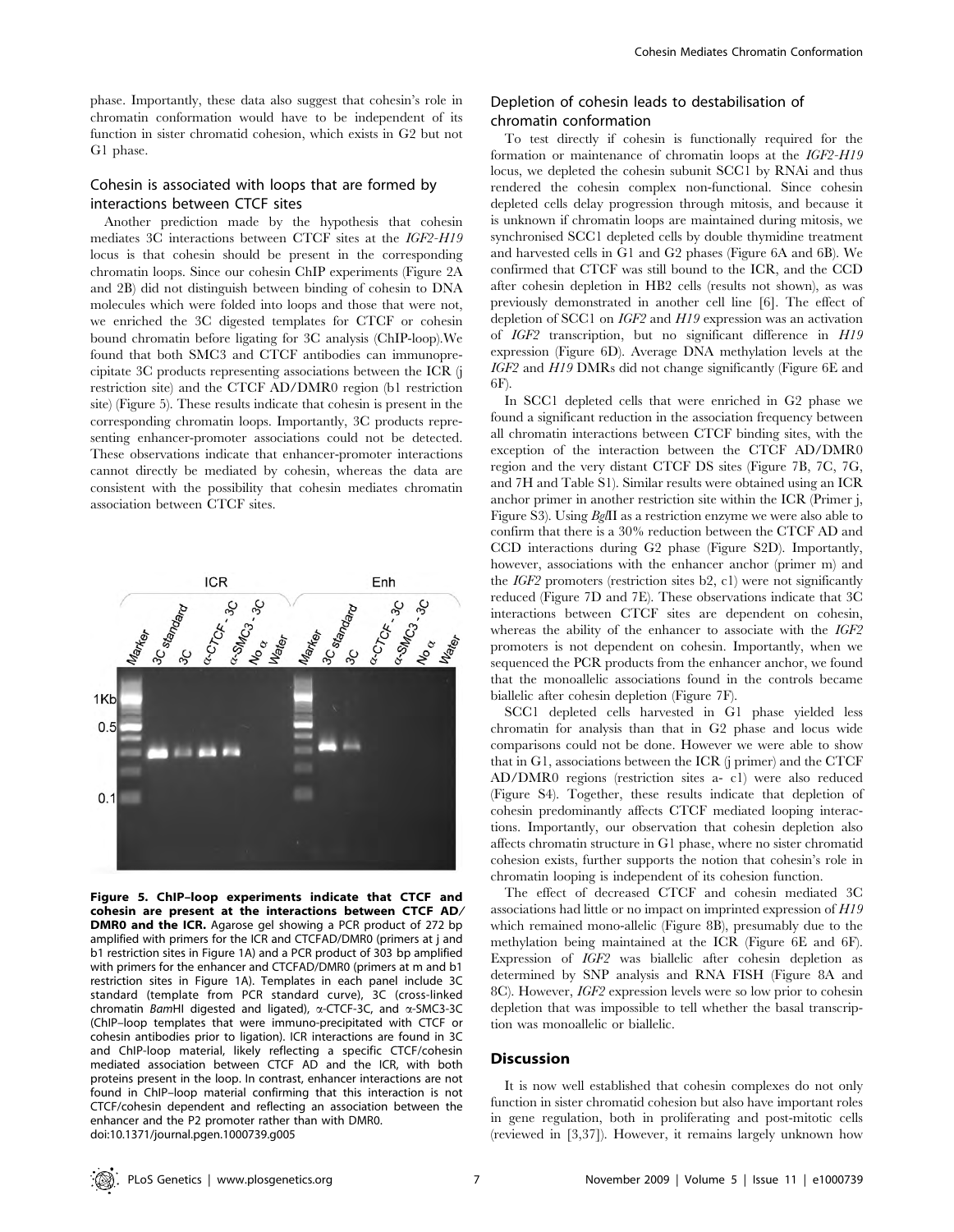

Figure 6. Cell-cycle synchronisation and siRNA depletion of cohesin. For cohesin depletion experiments, cells were transfected with RNAi against SCC1. RNAi against luciferase was used as a control. (A) Plots of FACS sorted cells synchronised in G1- and G2-phase in control and cohesin depleted cells. (B) Western blots showing SCC1 protein levels after RNAi treatment (C). SMC3 ChIP on G2 cells after cohesin depletion showing that cohesin is reduced at the ICR and the CTCF DS sites. (D) Expression levels of IGF2 and H19 relative to  $\beta$ -actin, as determined by real time PCR after cohesin depletion in G1 and G2 phases. IGF2 is significantly upregulated while H19 levels are unaffected. # Denotes significant differences (P<0.05) between control and SCC1 RNAi. (E) DNA methylation levels of individual CpGs in the DMR0 and ICR were determined by pyrosequencing of bisulphite modified DNA from cohesin depleted cells and controls in G2 phase. (F) Average DNA methylation levels at all CpGs detected by pyrosequencing in Figure 6E shows that methylation was not significantly changed after RNAi treatment for SCC1. Box and whisker plots show mean, inter-quartile ranges, max, and min values. Data represent triplicate bisulphite conversion and pyrosequencing reactions from one RNAi and control experiment.

doi:10.1371/journal.pgen.1000739.g006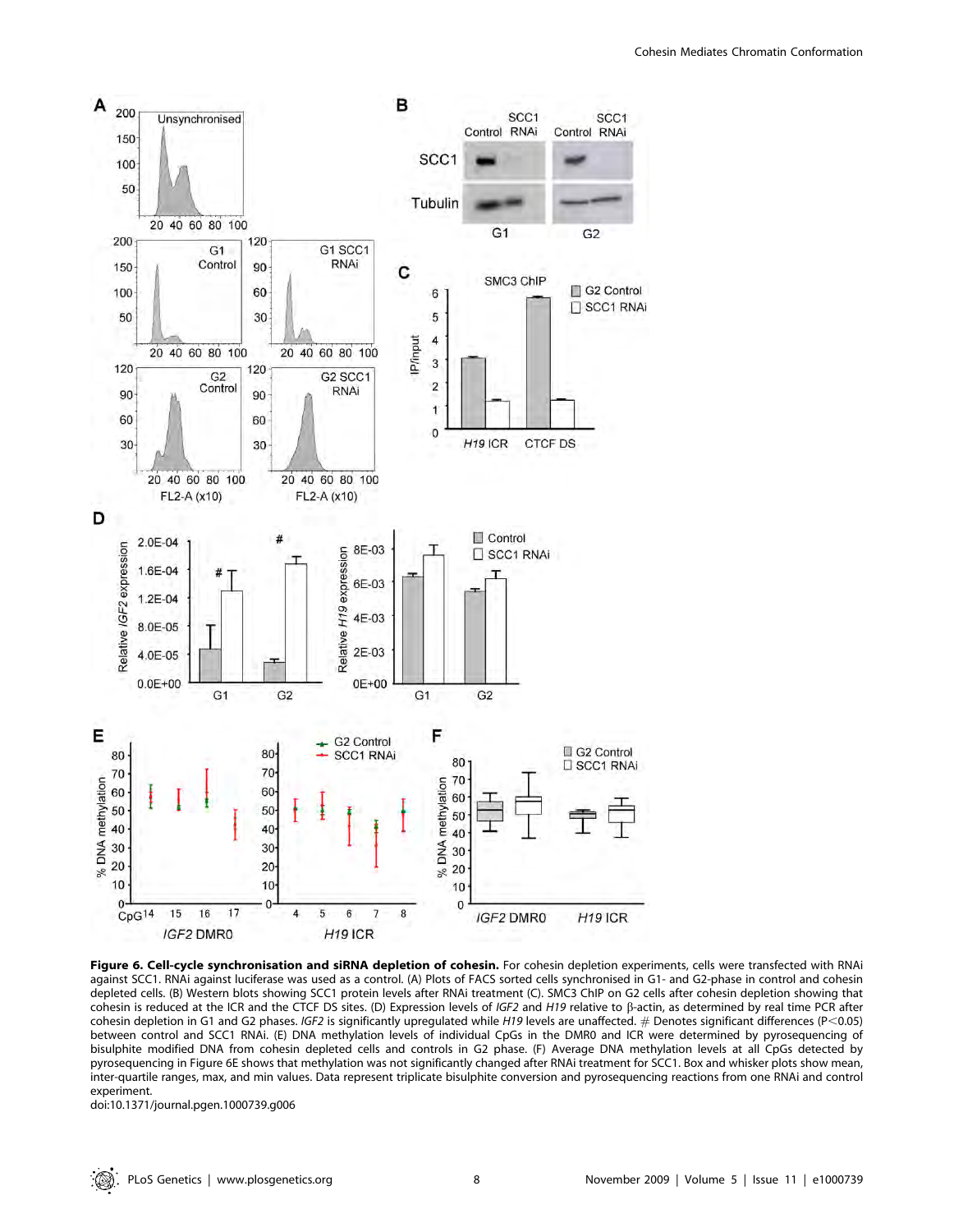

Figure 7. Depletion of cohesin by siRNA results in ablation of the CTCF-mediated loops. (A) Schematic representation of a 350 Kb genomic region including INS and the IGF2-H19 locus as shown in Figure 3. (B) Associations detected with an anchor site in the ICR (primer k) in G2 phase cells treated with control RNAi (G2 control) or RNAi against the cohesin subunit SCC1 (SCC1 RNAi). Association between the ICR and CTCF/ cohesin sites, i.e. CTCF AD, CCD, and CTCF DS, are reduced in SCC1 depleted cells indicating a general ''loosening'' of the chromatin structure. (C) Histogram of association frequencies between ICR anchor and restriction sites at the CTCF AD/DMR0 peak. (D) Enhancer associations (m primer) after cohesin RNAi are not generally reduced. Reduction at the intervening CCD and ICR sites may be due to the influence of disrupted associations at CTCF/cohesin bound sites. (E) Histogram of association frequencies between Enh anchor and restriction sites at the CTCF AD/DMR0 peak. (F) Sequencing of b1-m interaction shows a change from mono-allelic interactions in controls to biallelic interactions after cohesin depletion. (G) Association frequencies of CTCF AD/DMR0 (restriction site b1 as anchor) show a significant reduction in the association with CCD. (H) Histogram representing reduction in CTCF AD/DMR0 -CCD (h-b1) association after cohesin depletion. Table S1 has statistical analysis of all interactions between anchor primers and BamHI sites.  $#$  Denotes significant differences (P<0.05) between control and SCC1 RNAi. doi:10.1371/journal.pgen.1000739.g007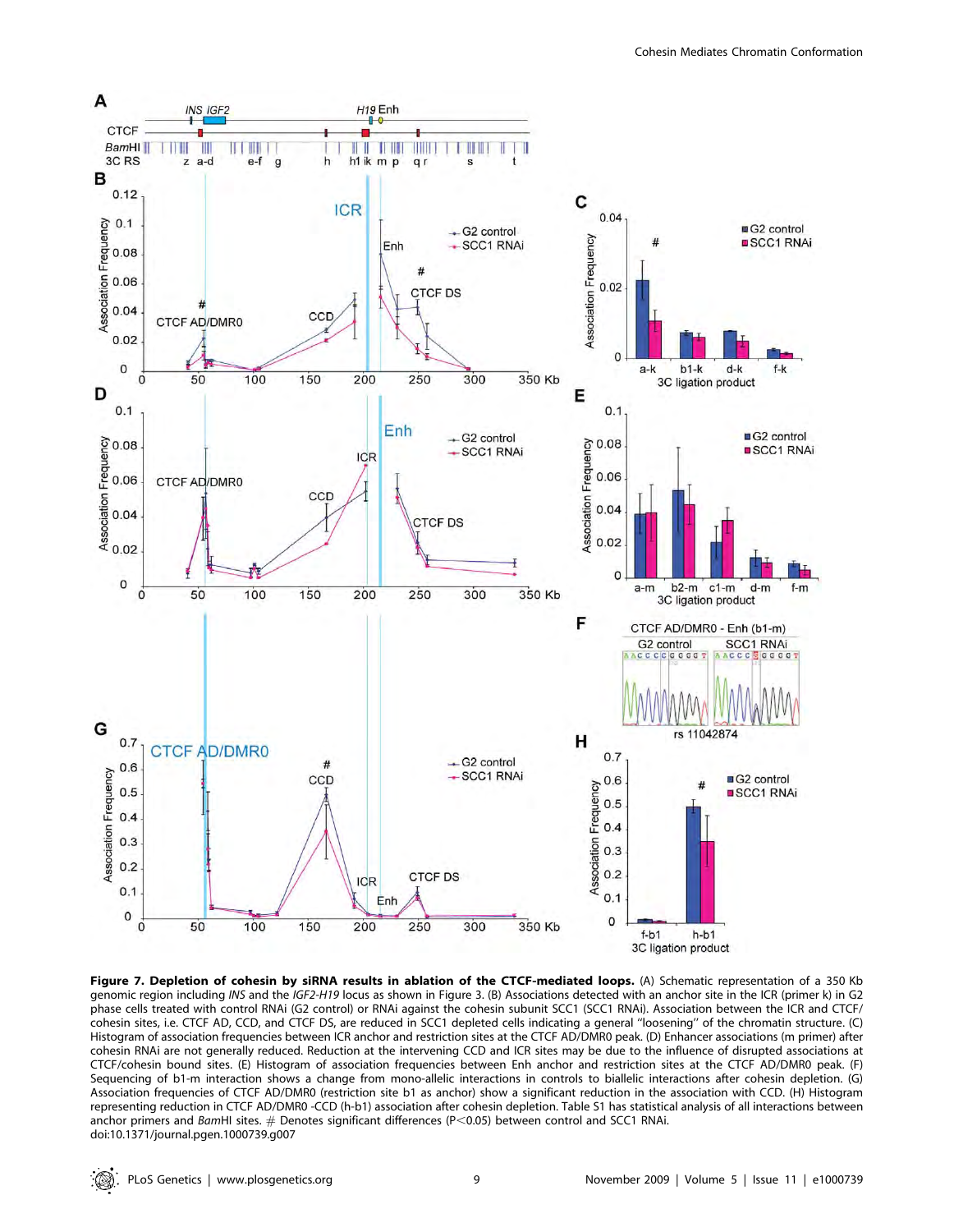

Green: RNA. Blue: DAPI.

Figure 8. Biallelic IGF2 expression after cohesin depletion. (A) Sequencing of genomic DNA (qDNA) shows that the HB2 cell line is heterozygous for a SNP in IGF2. Pyrosequencing of cDNA of cohesin depleted G2 phase cells shows both IGF2 alleles indicating biallelic IGF2 expression. (B) Sequencing of genomic DNA (gDNA) shows that the HB2 cell line is heterozygous for a SNP in H19. Pyrosequencing of cDNA of cohesin depleted and control G2 cells shows only the C allele indicating that H19 expression remains monoallelic after cohesin depletion. (C) After labelling IGF2 RNA by RNA fluorescence in situ hybridisation (FISH; green) on cohesin depleted (SCC1 RNAi) and control interphase HB2 cells (RNAi control), DNA FISH (red) was performed to detect genomic IGF2 sequence. Nuclei were counterstained with DAPI (blue) and imaged by confocal microscopy. Representative images are shown; first panel: overlay, second panel: DNA signal, third panel: RNA signal. IGF2 expression increases and becomes biallelic upon cohesin depletion. doi:10.1371/journal.pgen.1000739.g008

cohesin mediates these effects. Our results suggest that cohesin contributes to gene regulation by mediating the formation of higher order chromatin conformation, at least at the imprinted IGF2-H19 locus. Recent studies of the apolipoprotein cluster [38] and of the interferon  $\gamma$  locus [39] have revealed that cohesin also has roles in long-range chromatin interactions at these loci. It is, therefore, possible that cohesin has a widespread role in the formation of chromatin loops in mammalian genomes and regulates gene expression through this mechanism at numerous sites. In our experiments 3C interactions were reduced but not abolished after cohesin depletion. It is possible that the remaining chromatin interactions were caused by residual amounts of cohesin, which is difficult to deplete completely by RNAi. However, we can not exclude the possibility that other proteins maintain the chromatin loops in the absence of cohesin.

Our first systematic q3C analysis of the human IGF2-H19 locus has brought to light an unexpected complexity of chromatin interactions. We found evidence for IGF2 promoter-enhancer interactions on the putative paternal allele [17,18] as well as ICR interactions with CTCF sites at the  $5'$  end of the IGF2 gene (CTCF AD sites). Previous studies in mice have identified allele specific interactions of the ICR and the enhancers, but CTCF sites other than the ICR have not yet been analysed at the mouse locus. By extending our analysis to a wider number of CTCF sites we found a previously unknown association of the ICR with a CTCF DS site on the presumed maternal allele in the human cell line, as well as biallelic CTCF mediated interactions involving the CCD site. The CCD region in mice has tissue specific silencer or enhancer activities which are independent of imprinting [26,27,30]. Genome-wide CTCF ChIPsequencing data in adult mouse livers indicate that this region also binds CTCF (D. Odom and D. Schmidt, pers. communication), suggesting that the CCD may function as a boundary or insulator with regard to its silencer function. It is thus possible that cohesin is also required for the insulator activity of the CCD.

Our data are consistent with the possibility that multiple CTCFcohesin mediated loops come together in a chromatin ''hub'' as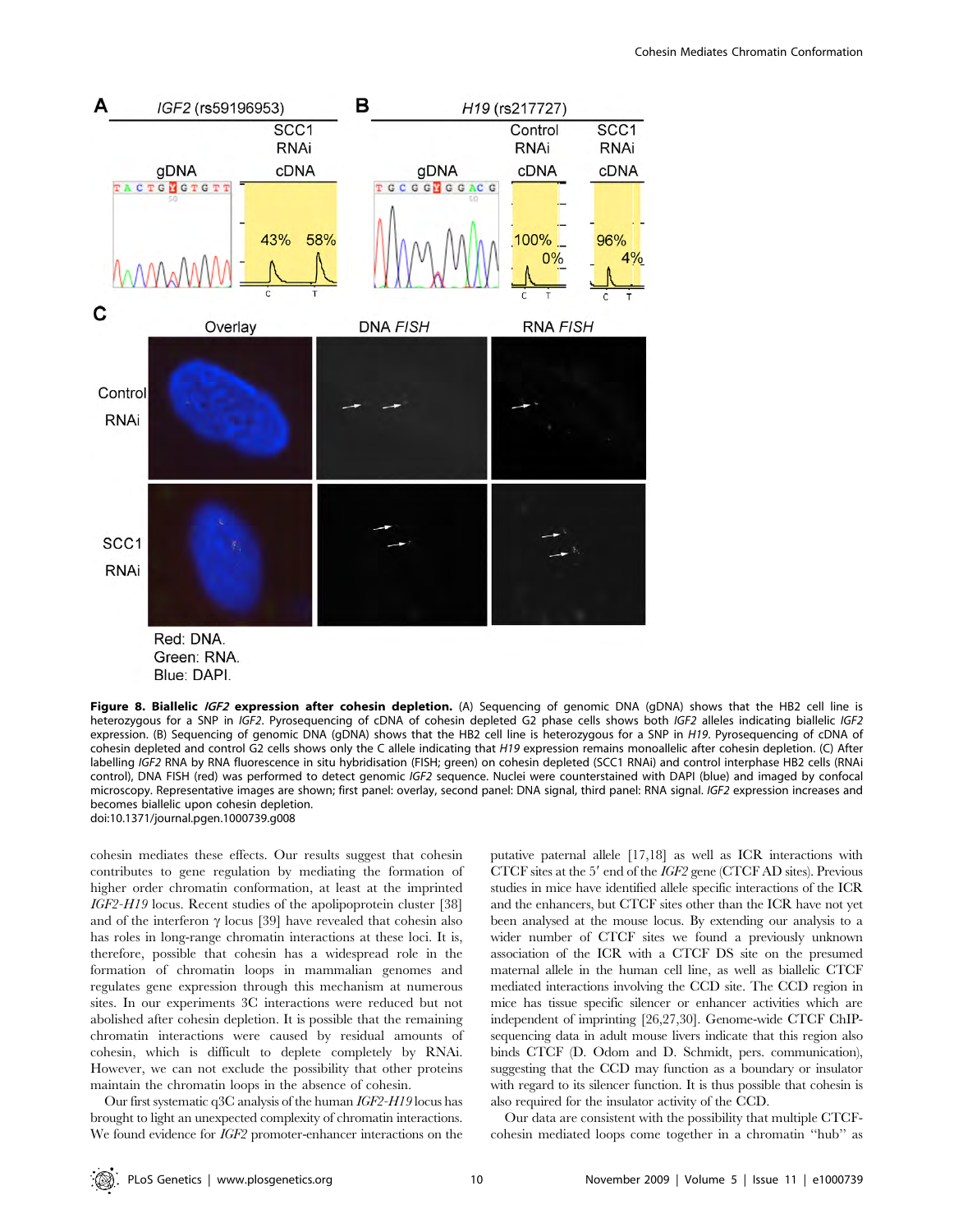depicted in Figure 9. At this hub CTCF and cohesin might bring various regulatory elements into close proximity to enable interactions between distant elements, either simultaneously as is drawn in our model, or possibly in a sequential order. Cohesin may stabilise the CTCF mediated interactions. Cross-linked chromatin enables us to study a snapshot of interactions at any given time, but it is likely that these interactions are dynamic with some occurring more rapidly than others.

Transcription of IGF2 and H19 is developmentally down regulated in most adult tissues but reactivated in various cancers (reviewed in [13]). We chose a normal epithelial breast cell line to study the conformation of the adult IGF2-H19 locus. After the disruption of CTCF mediated chromatin conformation by cohesin depletion IGF2 expression was reactivated in these cells. Moreover, substantial biallelic expression of IGF2 was observed and enhancer-promoter associations changed from mono- to biallelic. Interestingly, biallelic IGF2 expression was not accompanied by hypermethylation at the ICR, suggesting that depletion of cohesin can uncouple the relationship between IGF2 expression and methylation at the H19 ICR. Methylation profiles of the IGF2-H19 locus in many cancers indicate that loss of IGF2 imprinting and methylation are often disconnected during neoplasia [40–46]. The roles of higher order chromatin structure

and loss of imprinting in cancer are still largely unexplored. Defects in proper positioning of cohesin on DNA could therefore contribute to abnormal gene regulation in neoplastic cells.

The finding that cohesin is required to stabilise higher order chromatin conformation raises the intriguing possibility that cohesin physically connects two DNA sequences on the same DNA molecule in *cis*, to form loop structures similar to how cohesin interacts with two DNA molecules in trans, to mediate sister chromatid cohesion. It is conceivable that cohesin forms chromatin loops by embracing two DNA strands at the base of a loop, similar to how cohesin has been proposed to mediate cohesion as a ring [2]. Alternatively, it is possible that cohesin complexes bound to two DNA sites can interact with each other, as has been suggested for CTCF molecules [47]. Our finding that cohesin depletion interferes with chromatin loop formation, although cohesin depletion does not abrogate CTCF binding [6], supports our hypothesis that one of CTCF's main roles as a transcriptional insulator may be to recruit cohesin to insulator sequences. Hypomorphic mutations in the cohesin subunits SMC1 and SMC3 and in the cohesin loading factor NIPBL have been identified as the molecular cause of Cornelia de Lange syndrome, a rare human developmental disorder [48–50]. The results in this study show a modest reduction in looping interactions after



Figure 9. Simplified model of the cohesin and CTCF-mediated interactions in the human IGF2-H19 locus. DNA elements are indicated as follows: CTCF AD (red bar); CCD (green bar), ICR (purple bar), and CTCF DS (Cerise bar), Enhancer is yellow oval. Pink and pale blue ovals represent the CTCF/cohesin complexes. CpG methylation is depicted as filled lollipops. (A) Linear representation of the IGF2-H19 locus. Elements above the bar represent the maternal allele with CTCF and cohesin binding the ICR and an active H19 gene. Elements below the bar represent the paternal allele with active IGF2 gene and methylated ICR. ChIP data indicate that cohesin and CTCF co-localise at the CCD, CTCF AD and CTCF DS on both alleles. 3C data indicate that these CTCF/cohesin sites interact strongly with each other; while the ICR and enhancer have limited allele specific interactions (long curved arrows indicate 3C interactions between 3C elements). Based on these data we propose the following model: (B) On the paternal allele, colocalisation of CTCF and cohesin at CTCF AD, CCD, and CTCF DS brings these regions together. The methylated ICR does not bind CTCF and is thus excluded from CTCF/cohesin interacting regions. The exclusion of the ICR may enable the IGF2 gene promoters and H19 enhancer region to interact, (shown by yellow oval close to IGF2 arrow) even though they are on different looping domains. (The H19 domain is shaded.) (C) On the maternal allele, CTCF/cohesin can bind to the unmethylated ICR which can then interact with other CTCF/cohesin sites. An interaction between CTCF AD/ DMR0 and the ICR may be indirectly mediated through the interaction between CTCF AD/DMR0 and CTCF DS. A monoallelic interaction between the ICR and CTCF DS could redefine the H19 domain and constrain the enhancer to prevent interaction with IGF2 promoters on the maternal allele. Without cohesin, CTCF does not maintain stable loops and IGF2 promoters can access the enhancers and perhaps even other regulatory elements from neighbouring genes. Interactions between the various CTCF sites are likely to be dynamic and may occur sequentially. doi:10.1371/journal.pgen.1000739.g009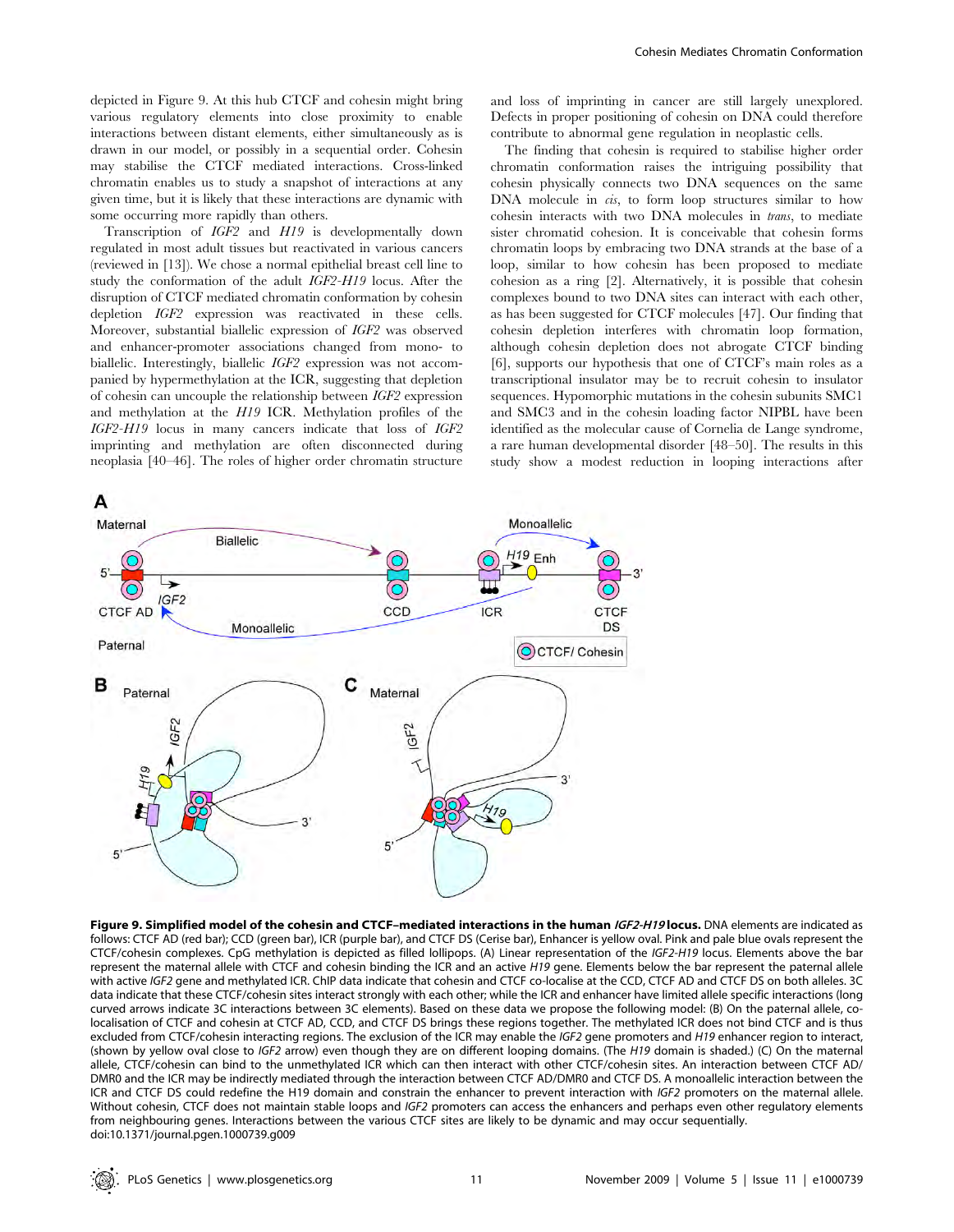cohesin depletion which suggest that cohesin is a stabilising factor in chromatin looping. It will therefore be important to test if these mutations affect higher order chromatin structure at specific loci. Although such defects may be very subtle, they could at some loci cause defects in gene regulation during development.

Another important goal for the future will be to determine at the genomic level which CTCF-cohesin sites can interact with each other, if these interactions change during cell differentiation and how such changes might be specified.

#### Methods

#### IGF2-H19 methylation and expression analysis

Methylation analysis was by bisulphite- and pyrosequencing with primers as described previously [23,25,51]. Expression analysis was done by qPCR on reverse transcribed RNA. Primers for qPCR were IGF2 Fwd CTCACCTTCTTGGCCTTCG, IGF2 Rev GGAAACAGCACTCCTCAACG, H19 t Fwd GAGATT-CAAAGCCTCCACGACT and H19 Rev GCGTAATG-GAATGCTTGAAGG. B Actin was analysed using primers from a QuantiTect Assay (Qiagen). Quantitation was done by extrapolation to standard curves for the pimers. Wilcoxon signed rank tests were done to compare paired RNAi and control samples when  $n \geq 3$ . P $\leq 0.05$  was considered significant.

#### ChIP

Chromatin Immunoprecipitation (ChIP) was done as described previously [6]. Input and immunoprecipitated (IP) material was quantified by Picogreen (Invitrogen), and real-time PCR with standard curves was performed. Values were corrected for DNA amount, and enrichment was calculated as IP over input. When comparing ChIP from cohesin depleted cells with control cells (Figure 6C), the IP/Input was further normalised against a region where CTCF does not bind (IGF2 exon 9). ChIP primers are shown in Table S2.

#### 3C

Quantitative 3C was described previously [31,36,52,53] and performed with the following modifications:  $5\times10^6$  of cells were cross-linked in  $1\%$  formaldehyde at  $37^{\circ}$ C for 10 minutes. After washing in PBS, the cells were lysed on ice in lysis buffer (Tris-HCl  $(pH = 8)$  50 mM, SDS 1%, EDTA 10 mM for 10 minutes. Nuclei were recovered by centrifugation and resuspended in BamHI digestion buffer (New England Biolabs (NEB)), supplemented with Triton-X100 to a final concentration of 1.8% and incubated 1 h at 37°C.  $1.5 \times 10^6$  nuclei were digested overnight with 1000 U of  $BamHI$  (NEB) in a 300  $\mu$ l reaction volume.

Digestion efficiency at each BamHI restriction site within the locus was assessed by qPCR across each restriction site. The percentage of digestion was determined by comparing template amplification of digested and undigested fractions (not religated) after normalising to copy number as previously described [31]. All regions within the locus were digested equally efficiently. This step was an important quality control check, and if digestion was below 70% the chromatin was discarded.

Ligation was carried out on  $2.5$  ng/ $\mu$ l digested chromatin in a 1.5 ml reaction volume of T4 ligase buffer containing 3200 U of T4 ligase (NEB). A further overnight digestion step with 1000 U of EcoRI (which cuts outside the hybrid religated products) was incorporated prior to reversal of cross links, phenol chloroform purification and ethanol precipitation. This step is necessary to remove possible qPCR bias caused by size differences in the religated products.

3C PCR primers flanking restriction sites were designed to have similar melting temperatures, and the PCR efficiency of each primer combination was assessed on a PCR standard template. A stock of PCR standard template was prepared similar to that described previously [52] by amplification of 36 genomic regions across the IGF2-H19 locus on commercially obtained genomic DNA (Becton Dickinson (BD)). These amplicons were column purified and quantified using Nanodrop UV spectroscopy. Equimolar amounts of amplicons were mixed, BamHI digested, re-ligated, phenol-chloroform extracted, ethanol precipitated, dissolved in H2O and stored at  $-20^{\circ}$ C. Q-PCR was done with Sybr-green (ABI Power SYBR) on a 384 well real time machine (7900HT Fast Real time PCR system, Applied Biosystems). Quantitative determination of association frequencies was essentially done as described [31]. Copy number of 3C template was determined by qPCR amplification of a region between IGF2 and H19 which did not have BamHI restriction sites (Chr11: 2057922-2057991, Ensembl). Template copy number was used to ensure that the amount of 3C template was within the range of the standard curve for any given product.

All interaction frequencies were normalised to the circularisation frequency of the i-fragment as internal digestion-ligation control. We verified our normalisation method by including a  $\beta$ actin gene region (Chr7: 5,326,283–5,357,206) that contained 3 BamHI restriction sites and compared the outcome of the 3C association frequencies across the locus when normalised to adjacent BamHI sites (2–3 B-actin), alternative BamHI sites (1–3 Bactin), or alternative internal sites within the IGF2-H19 locus (data not shown). 3C primers and combinations are in Tables S2 and S4.

Biological replicates for siRNA 3C experiments were done by splitting test and control cells each into 3 equal aliquots prior to synchronisation. After harvesting the cells and digesting the chromatin for 3C experiments, the replicate templates were evaluated for digestion efficiency and normalised for equal amounts before ligation. Prior to PCR amplification, the replicate templates' copy numbers were determined by qPCR as described above, and equal amounts (copy number) of DNA recovered after 3C for control and RNAi template was used for the 3C qPCR. Association frequencies were normalised to the circularisation frequency of the i-fragment as described above. Normalisation data for 3 biological replicates are shown in Figure S5. The frequency of circularisation of the i-fragment is similar in controls and RNAi treated cells (Figure S5A), confirming that RNAi treatment for cohesin depletion did not affect digestion or ligation efficiency. Using the circularisation frequency of the i-fragment to normalise an association frequency between the enhancer anchor (primer m) and a restriction site located between the enhancer and CTCF DS (restriction site p), shows no significant differences between RNAi treated cells and controls (Figure S5B). This is as expected, because there is no binding of CTCF or cohesin to the enhancer and its interaction with restriction site p is due to random ligation. Circularisation of the i-fragment was therefore a suitable internal normaliser.

# ChIP loop

ChIP loop was performed as follows: 3 aliquotes of  $5\times10^6$  cells were first fixed in formaldehyde and nuclei were prepared as for 3C. One aliquot was used for 3C and the remaining aliquots were briefly sonicated to produce chromatin fragments of 500 bp and then digested overnight with BamH1 as for 3C protocol. After digestion the nuclei were pre-cleared on agarose beads (UP-STATE) and immunoprecipitated with antibodies to cohesin (anti-SMC3 [6,54] and CTCF (UPSTATE) as described in the ChIP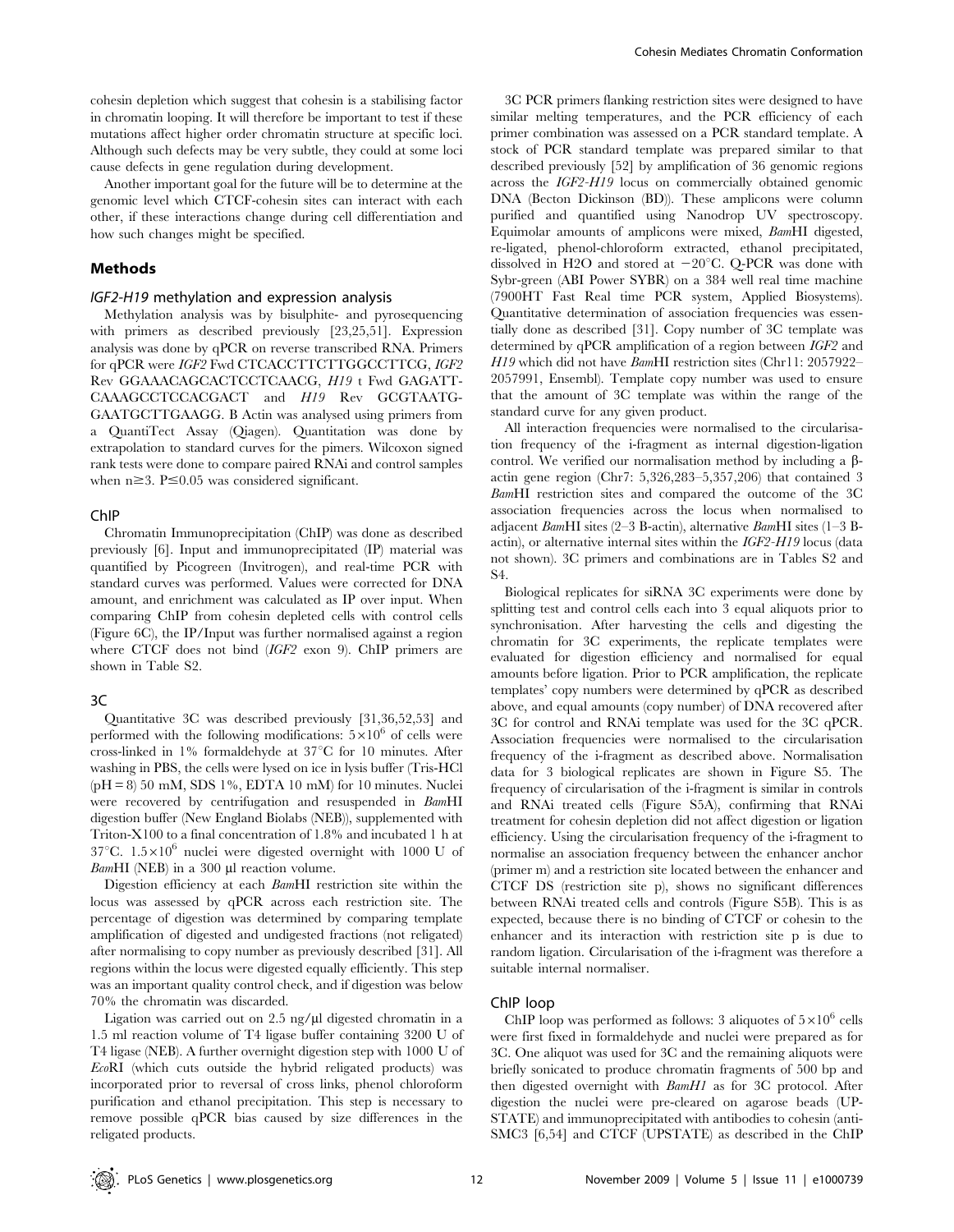protocol. After washing in ChIP washing buffer (UPSTATE), the beads and antibody complexes were resuspended in 1.5 ml of 3C ligation mix, containing 3200 U of T4 ligase, overnight at  $15^{\circ}$ C. After ligation, the samples were purified as in the 3C protocol. After 40 cycles of PCR, bands were visualised on an agarose gel and compared to the band obtained with 3C.

#### RNAi depletion and cell-cycle synchronization

RNAi knockdown of cohesin was done as described previously [6]. To obtain cells enriched in G2 and G1 phase HB2 cells were synchronised by double thymidine block: addition of 3 mM thymidine for 16 h, removal of thymidine by washing with PBS and release of the cells from the block for 8 h, addition of 3 mM thymidine for another 16 h for the second block. The cells are released from the second block by washing with PBS and cells are harvested after 6 h for enrichment in G2 phase and after 14 hours for enrichment in G1 phase. The enrichment of the cells in the respective cell cycle phases was controlled by FACS.

To obtain cells enriched in G1 and G2 phase and depleted of the cohesin subunit SCC1 the siRNA transfection was performed either 6 hours before starting the first thymidine block (for G2 phase) or 2 hours after releasing the cells from the first thymidine block (for G1 phase). The siRNA oligos (sense-GGU-GAAAAUGGCAUUACGGtt and antisense CCGUAAUGC-CAUUUUCACCtt, Ambion) were annealed according to manufacturer's instruction and used at a final concentration of 75 nM. The siRNA transfection was performed using lipofectamine RNAiMAX (Invitrogen).

#### Statistical analysis of 3C after RNAi

Two-way ANOVA with Bonferroni's post-test was performed using GraphPad Prism version 5.01 for Windows, GraphPad Software, San Diego California USA, www.graphpad.com. Normalised values of 3 biological replicate experiments for each ligation combination in a given anchor set was analysed by twoway ANOVA, with RNAi/control being one set of factors and restriction sites being the other set of factors. A Bonferrroni post post-test enabled comparison of multiple replicates at each restriction site. The Bonferroni correction lowers the P value considered significant to 0.05 divided by the number of comparisons. Thus in  $n$  rows of data with two columns (Control and RNAi), the P value has to be less than 0.05/n, for any particular row in order to be considered significant with  $P<0.05$ . This correction ensures that the 5% probability applies to the entire set of comparisons, and not separately to each individual comparison.

#### RNA and DNA FISH

To obtain a probe for RNA FISH two PCR products of 2000 bp and 600 bp (primer sequences available upon request) were generated from the last exon of the human IGF2 gene, mixed and labeled with dig-11-dUTP using the Biotin High Prime Kit (Roche). For the DNA probe the human BAC RP11-650021 spanning the  $IGF2$  gene (chr.11: pos. 2057305–2245714) was directly labeled with Alexa 594 by random priming. Cells on coverslips were fixed for 15 min with 4% formaldehyde, 5% acetic acid in PBS and stored after another PBS wash in 70% ethanol at  $4^{\circ}C$ .

Denaturation and hybridisation of the slides and probes was done as described in [54]. The biotin labelled probe was detected by successive incubations with mouse-anti biotin (DAKO, 1:500 dilution) and FITC-conjugated goat-anti-mouse antibodies (Jackson ImmunoResearch Laboratories Inc., 1:500 dilution) and after dehydration mounted using Vectashield with DAPI (Vector Laboratories). The slides were analysed on a Leica DMRBE microscope equipped with a Hamatsu CCD (C4880) camera with a 100X objective. Adobe Photoshop was used to colour the images and generate the overlay figures.

# Supporting Information

Figure S1 Schematic representation of BgIII restriction sites at the IGF2-H19 locus. (A) INS, IGF2 and the H19 gene are displayed together with the cohesin/CTCF binding regions. Blue boxes represent genes and the green oval represents the downstream enhancer (Enh). Red rectangles indicate the positions of the CTCF/ cohesin binding regions CTCF AD, CCD, ICR, and CTCF DS. Vertical blue lines in a row show BglII restriction sites across the whole locus. Sites that were analysed for ligation (3C RS) are labelled with numbers. The third line shows the position of specific regions analysed for 3C and these are enlarged in the panels below. Note that CTCF AD has a restriction site 3 Kb far from DMR0 and can be analysed separately from other sites in the IGF2 locus. In panels B-E BglII restriction sites are depicted as red vertical lines relative to BamHI restriction sites shown as black lines and labelled with letters as in Figure 1. Black arrows and grey arrowheads indicate positions of anchor- and 3C- primers respectively. (B) Enlarged region encompassing the CTCF AD, the DMR0 and the IGF2 gene showing exons as boxes (blue for coding- and white for non-coding exons). Promoters are shown as arrows above the exons. The DMR0 region is shown as a yellow bar. (C) Enlargement of the intervening region between IGF2 and H19 showing the position of the CCD (red box) relative to the BglII and BamHI restriction sites. (D) Enlargement of ICR and H19 region. The CTCF/cohesin binding region is shown as red box and the position of the ICR is marked with a yellow box. (E) Enlargement of the enhancer and the CTCF DS region (green oval and red box respectively).

Found at: doi:10.1371/journal.pgen.1000739.s001 (0.66 MB TIF)

Figure S2 Chromatin conformation of the IGF2-H19 locus using BglII restriction. (A) Schematic representation of a 350 Kb genomic region including INS and the IGF2-H19 locus. Blue boxes represent the position of genes and the green oval depicts the localisation of the enhancer (Enh). Red boxes below represent the CTCF/cohesin binding regions CTCF AD, CCD, ICR, and CTCF DS. Positions of BglII restriction sites are marked with vertical blue lines and sites analysed by 3C are showed with numbers. Vertical pink lines in panel (B–D) indicate the position of the two different BglII restriction sites that were used as anchors. In each panel the respective anchor is marked with a thicker pink line. The X-axis is labelled according to the genomic position and position 0 was arbitrarily fixed 42 Kb upstream of INS. In (B,C) unsynchronised cells were analysed for the 3C interactions of the locus. (B) Associations detected with the anchor site in the ICR (restriction site 22 as anchor). The ICR associates with the CTCF AD and also with P2. (C) Associations with the CTCF AD (restriction site 4 as anchor). Interactions can be detected with the CCD and CTCF DS. (D) CTCF AD association frequencies (restriction site 4 as anchor) in cohesin depleted (SCC1 RNAi) and control (G2 control) cells synchronised in G2 phase. Interactions can be detected with the CCD and CTCF DS. Associations with the CCD were significantly decreased after SCC1 RNAi while interactions with the CTCF DS are only mildly affected. These results are similar to that obtained in Figure 7 with BamHI enzyme.

Found at: doi:10.1371/journal.pgen.1000739.s002 (0.64 MB TIF)

Figure S3 Chromatin conformation of the IGF2-H19 locus using an alternative anchor site in the ICR. (A) Schematic representation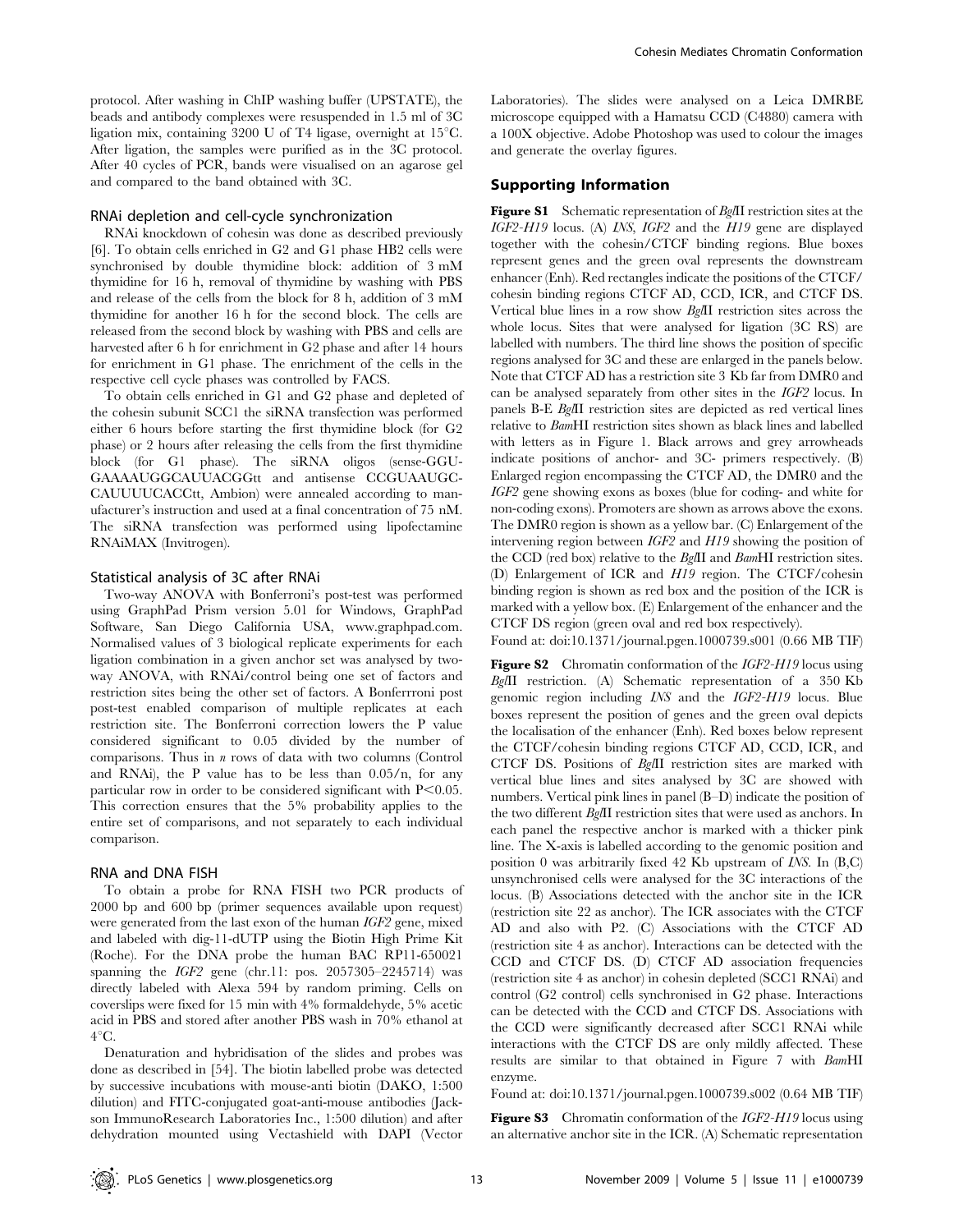of a 350 Kb genomic region including INS and the IGF2/H19 locus. Blue boxes represent the position of genes, the green oval depicts the localisation of the enhancer (Enh) (see also Figure 1) and red boxes in the second line represent the CTCF/cohesin binding regions CTCF AD, CCD, ICR, and CTCF DS. Vertical blue lines in a row indicate the position of BamHI restriction sites within the locus and letters point out the restriction sites analysed by 3C (3C RS) in the graphs and histograms shown in the other panels. The blue vertical line across each graph indicates the position of the anchor restriction site (j) in the ICR. (B,C) Association frequencies of the ICR (anchor site j) throughout the locus are analysed in unsynchronised cells as well as in cells synchronised in G1 and G2 phases. Association frequencies are displayed on a log scale to include all data points (B) but also on a linear scale (C) to better visualise differences. For all three cell populations, associations of the ICR can be detected with the CTCF AD/DMR0 region as well as with the CTCF DS. The CCD is too close to the ICR to distinguish an interaction. ICR association frequencies with intervening regions between the CCD and the IGF2 gene (restriction sites e, f and g) vary between G1 and G2 phase. Since these are random ligation interactions we don't know what this means. We do not see this with an anchor near the k restriction site (Figure 3). The association frequencies between ICR and the CTCF AD/DMR0 were similar; however we do see a higher association frequency in G2 compared to G1 at the CTCF DS region. We also see this difference when we use the k primer as an anchor (Figure 3). The high interaction with the d restriction site is not reproducible. (D) Associations of the ICR with individual restriction sites close to the CTCF AD/DMR0 are depicted as histograms for higher resolution. (E,F) Association frequencies of the ICR (anchor site j) throughout the locus are analysed in cohesin depleted cells (SCC1 RNAi) or cells treated with control RNAi. Association frequencies are first displayed on a log scale to include all data points (E) but also on a linear scale in (F) to better visualise differences. All associations detected within the locus are reduced after SCC1 depletion. Statistical evaluation for all interactions with the j primers are in Table S1. (G) For a detailed view of ICR interactions with the CTCF AD/DMR0 region, effects of cohesin depletion are displayed as a histogram. # Denotes significant differences  $(P<0.05)$  between control and SCC1 RNAi.

Found at: doi:10.1371/journal.pgen.1000739.s003 (1.13 MB TIF)

Figure S4 Effect of cohesin depletion on chromatin conformation in the IGF2/H19 locus in G1 phase cells. (A) Schematic representation of a 350 Kb genomic region including INS and the IGF2-H19 locus. Blue boxes represent the position of genes, the green oval depicts the localisation of the enhancer (Enh) (see also Figure 1) and red boxes in the second line represent the CTCF/ cohesin binding regions CTCF AD, CCD, ICR, and CTCF DS. Vertical blue lines in a row indicate the position of BamHI restriction sites within the locus and letters point out the restriction sites analysed by 3C (3C RS). Anchor primers are shown as black arrows below the restriction site map. (B) Enlarged view of the region comprising the CTCF AD/DMR0 and the IGF2 gene showing exons as boxes (blue for coding and empty for non-coding exons). Promoters are shown as arrows above the exons and the DMR0 region is shown as a yellow bar. Reciprocal 3C primers are shown as grey arrowheads. (C) Association frequencies of the ICR (j-primer as anchor) with restriction sites in the CTCF AD/DMR0 (a and b1) and IGF2 gene promoter (c1) in cohesin depleted (SCC1 RNAi) and control (G1 control) cells synchronised in G1 phase. Association frequencies with restriction sites in IGF2 upstream

region drop significantly in cohesin depleted cells compared to a random ligation with a restriction site in the intervening region (restriction site e) that is not reduced. (D) The effect of cohesin depletion on associations between the enhancer (m primer) and restriction sites close to promoters P2 (b1 restriction site), and P3 (d restriction site), was analysed. Upon cohesin depletion no significant change in the association frequencies was observed, confirming that these interactions occur independently of CTCF/ cohesin binding (Table S1).  $#$  Denotes significant differences  $(P<0.05)$  between control and SCC1 RNAi.

Found at: doi:10.1371/journal.pgen.1000739.s004 (0.74 MB TIF)

Figure S5 Effects of normalisation using circularisation of a restriction fragment as an internal control. BamHI restriction of i and j sites followed by random ligation results in circularisation of this fragment (i-fragment). Circularisation of i-fragment can be detected by using primers amplifying 180 bp spanning the religated i and j sites. (Primer sequences are located in Table S3.) Inefficient digestion or ligation will give very low yields of this PCR product and therefore it is a good ligation and digestion control. (A) We found that the variation of i-fragment circularisation relative to the copy number of template between 3 biological replicates was low. There was also no significant difference in the relative circularisation frequency of i-fragment between control and cohesin depleted samples. (B) All interactions in our 3C samples were normalised using the circularisation frequency of the i-fragment. There was no significant difference between control and cohesin depleted samples at an interaction between the enhancer anchor (primer m) and a restriction site between the enhancer and the CTCF DS (site p). The interaction between m and p is not dependent on CTCF/cohesin and is therefore not expected to change after cohesin depletion.

Found at: doi:10.1371/journal.pgen.1000739.s005 (0.29 MB TIF)

Table S1 Statistical analysis of difference in locus-wide association frequencies with ICR, enhancer, CTCF AD/DMR0, and CTCF DS anchors.

Found at: doi:10.1371/journal.pgen.1000739.s006 (0.31 MB DOC)

#### Table S2 ChIP primers.

Found at: doi:10.1371/journal.pgen.1000739.s007 (0.04 MB DOC)

Table S3 3C primers for BamH1 template.

Found at: doi:10.1371/journal.pgen.1000739.s008 (0.12 MB DOC)

Table S4 3C primers for BgIII template.

Found at: doi:10.1371/journal.pgen.1000739.s009 (0.06 MB DOC)

#### Acknowledgments

We thank Thierry Forne and members in his laboratory in Montpellier for advice and discussions on the quantitative 3C technique, Maja Jagodic for tuition on real-time PCR, Sarah Vowler for statistical advice, Christian Bourne for his assistance with DNA sequencing, and Mariette Kemner-van de Corput and Iris Jonkers for advice on the RNA/DNA FISH.

#### Author Contributions

Conceived and designed the experiments: RN KSW WR JMP AM. Performed the experiments: RN KSW YI JEH SUL KW. Analyzed the data: RN KSW YI JEH SUL KW CK AM. Contributed reagents/ materials/analysis tools: RN KSW YI SUL KW CK AM. Wrote the paper: JMP AM.